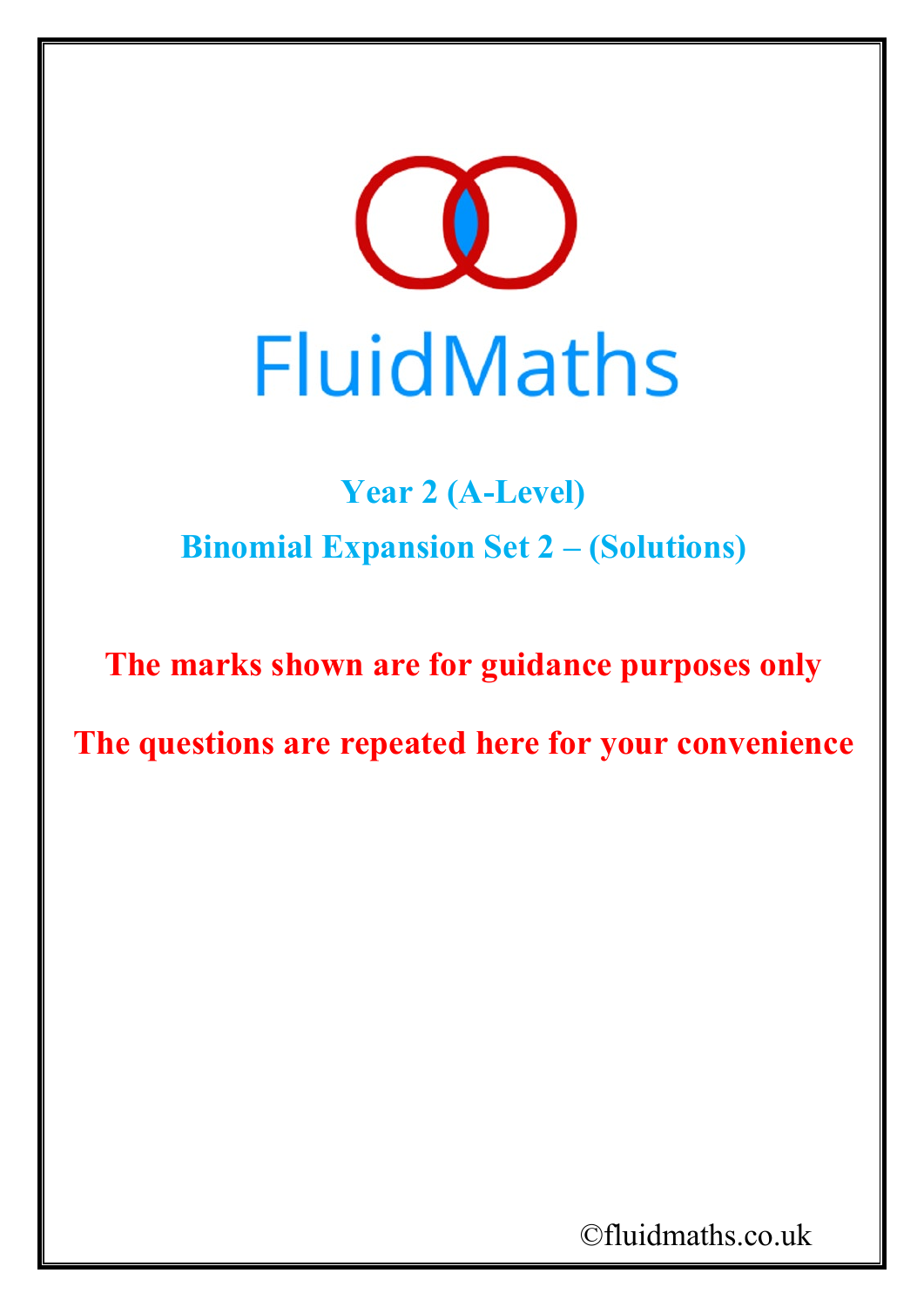Given that the expansion of  $(1 - 2x)$  $-\frac{1}{2}$  $\frac{1}{2}$  is to be used to approximate the value of  $\sqrt{\frac{100}{99}}$ 99

What is the value of *x* that would be appropriate?

## **Solution**

**1**

$$
\sqrt{\frac{100}{99}} = \left(\frac{99}{100}\right)^{-\frac{1}{2}} \quad \text{[1mark]}
$$

Therefore,

$$
1 - 2x = \frac{99}{100}
$$
 [1mark]  
2x = 1 - \frac{99}{100}  
2x = \frac{1}{100}

Hence,  $x = \frac{1}{20}$ 200

$$
= 0.005 \qquad \text{[1mark]}
$$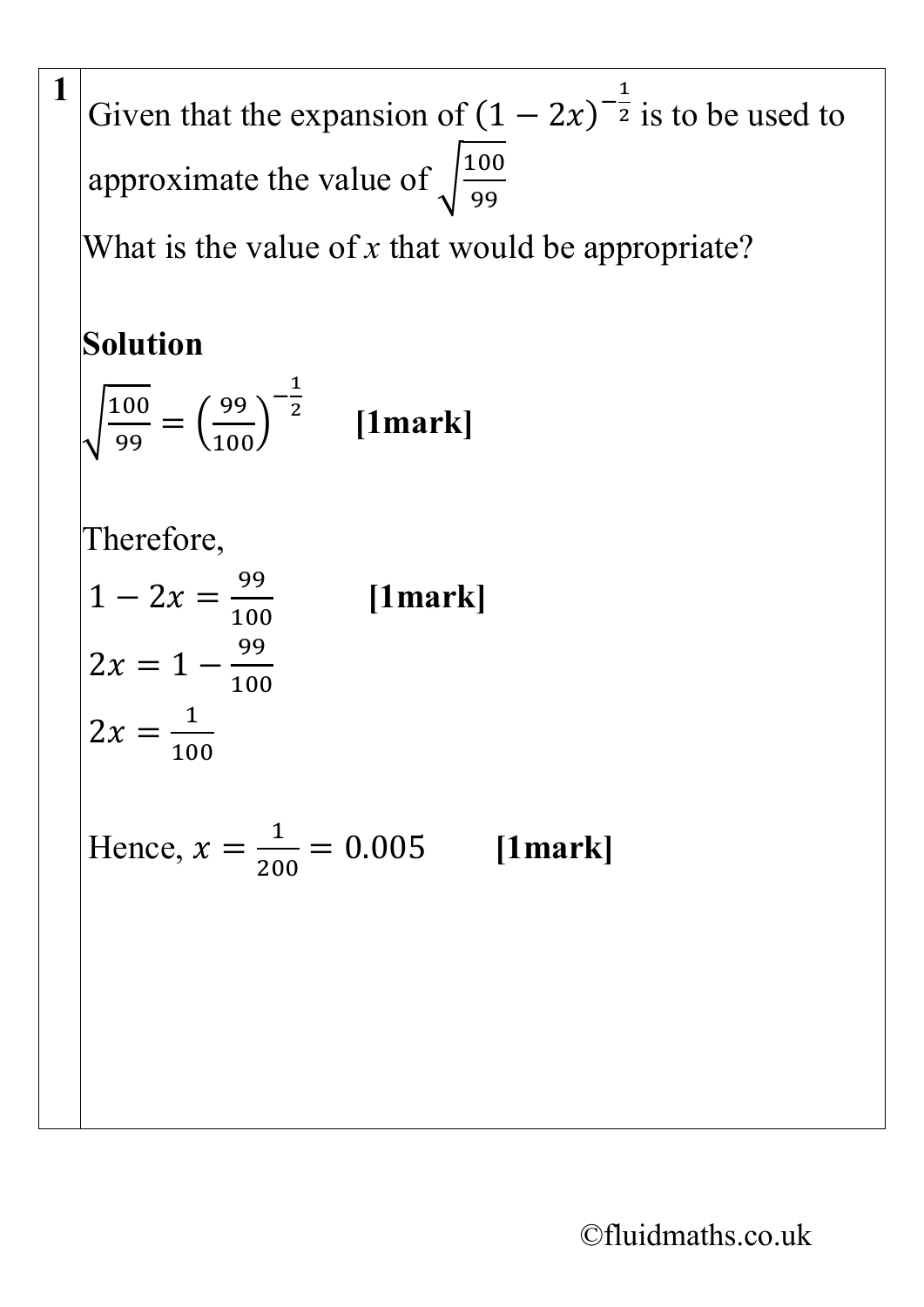Express  $\sqrt{21}$  in the form  $k(1 - x)$  $\overline{\mathsf{1}}$ <sup>2</sup>. where *k* is a constant Hence find an approximate value for  $-8\sqrt{21}$ Ignore powers of *x* beyond  $x^3$ **Solution**

$$
\sqrt{21} = \sqrt{25 - 4} = \sqrt{25} \left( 1 - \frac{4}{25} \right)
$$
  

$$
\sqrt{21} = 5 \left( 1 - \frac{4}{25} \right)^{\frac{1}{2}}
$$
 [1mark]  

$$
k = 5 \text{ and } x = \frac{4}{25}
$$

**2**

Expand 
$$
(1 - x)^{\frac{1}{2}} = 1 + \left(\frac{1}{2}\right)(-x)
$$

\n
$$
+ \frac{\left(\frac{1}{2}\right)\left(\frac{-1}{2}\right)(-x)^2}{2}
$$

\n
$$
+ \frac{\left(\frac{1}{2}\right)\left(\frac{-1}{2}\right)\left(\frac{-3}{2}\right)(-x)^3}{6}
$$

\n
$$
(1 - x)^{\frac{1}{2}} = 1 - \frac{x}{2} - \frac{x^2}{8} - \frac{x^3}{16}
$$
 [3marks]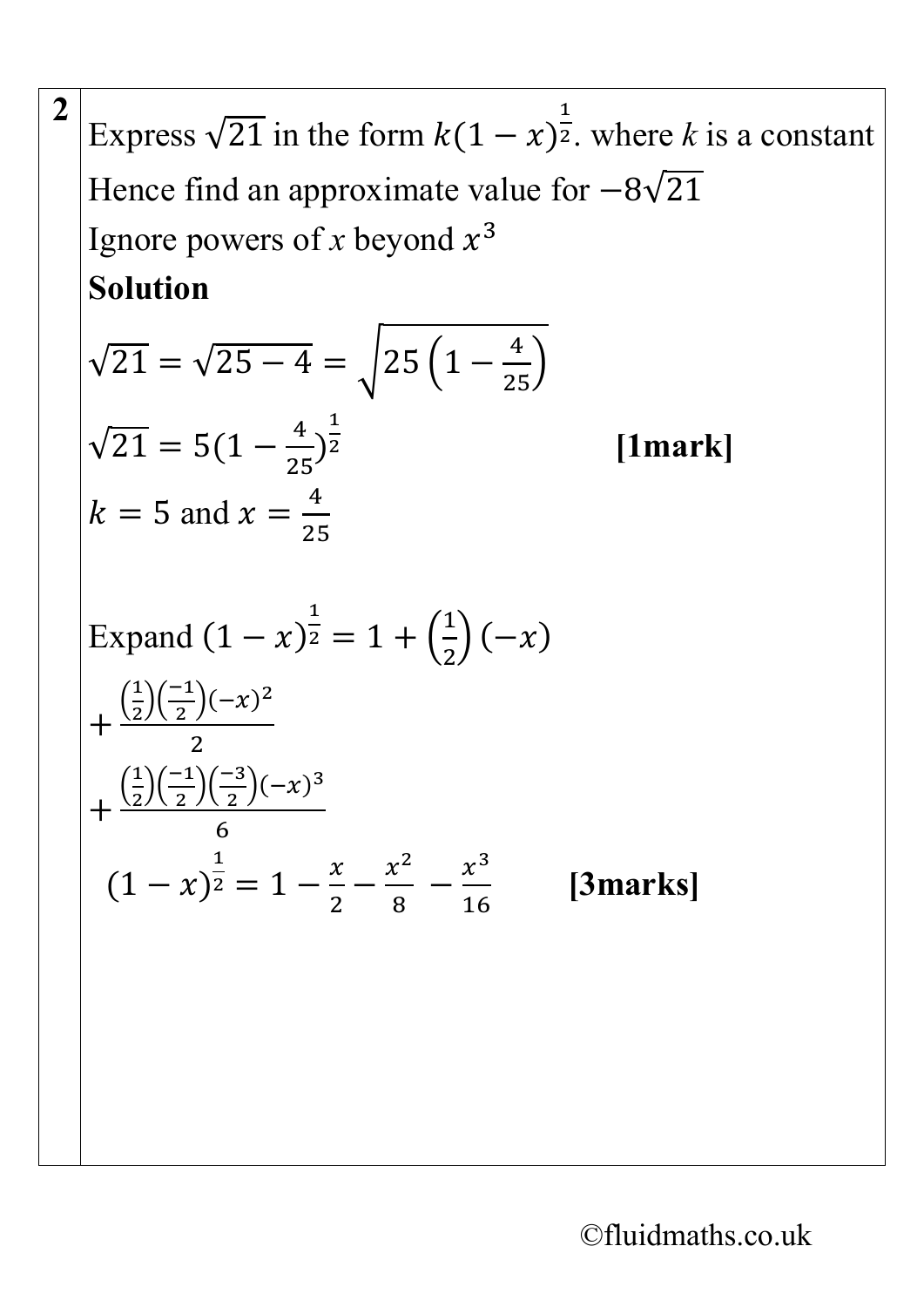Substitute 
$$
x = \frac{4}{25}
$$
 into the expansion  
\n
$$
\sqrt{21} = 5\left(1 - \frac{\frac{4}{25}}{2} - \frac{\left(\frac{4}{25}\right)^2}{8} - \frac{\left(\frac{4}{25}\right)^3}{16}\right)
$$
 [1mark]  
\n
$$
\sqrt{21} = 5(0.917)
$$
\n
$$
\sqrt{21} = 4.58(3sf)
$$
 [1mark]  
\nHence,  $-8\sqrt{21} = -8(4.58)$   
\n $-8\sqrt{21} = -36.7(3sf)$  [1mark]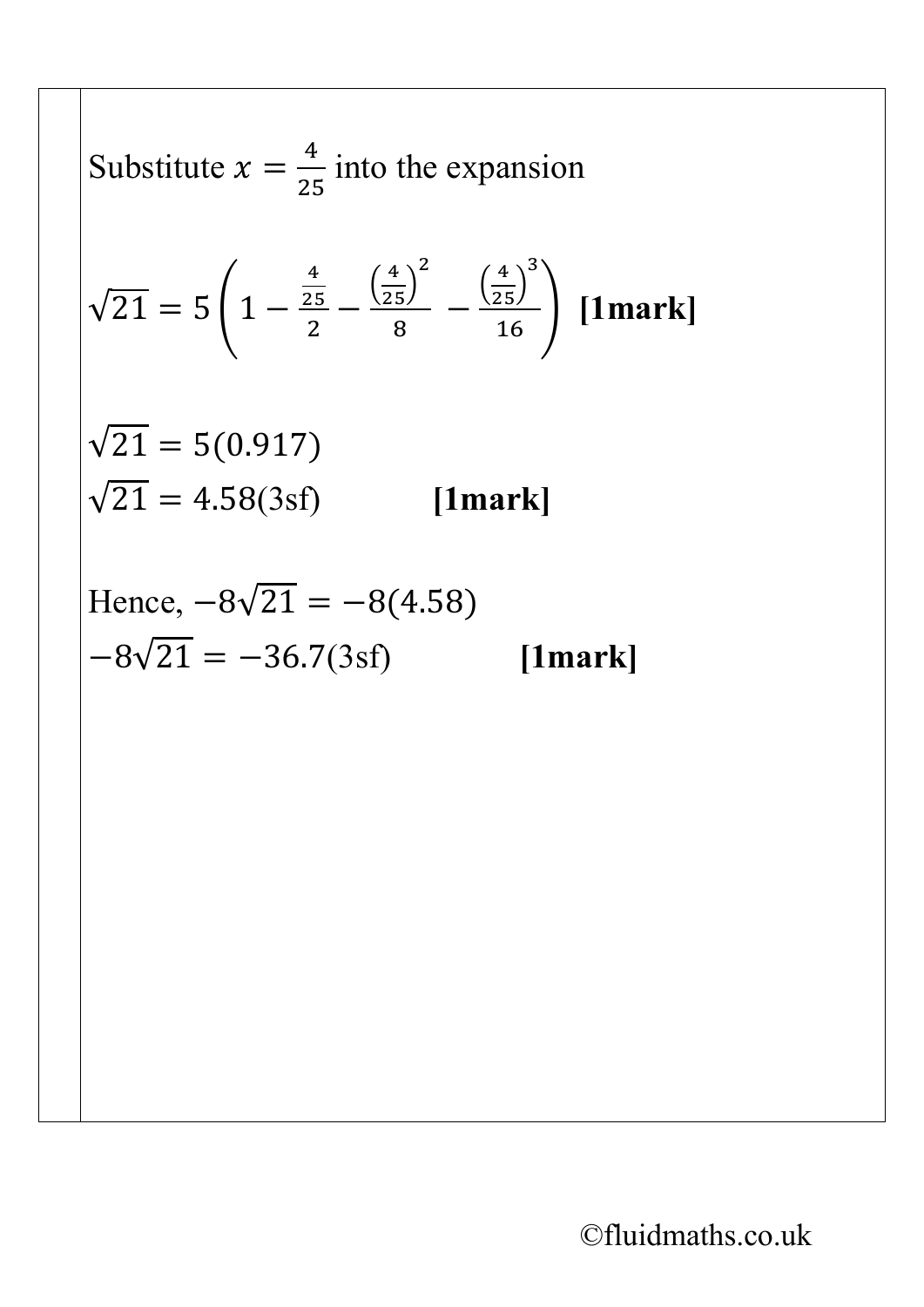**3** Expand the expression  $(1 + 3x)$  $\overline{1}$  $2(1 - 2x)$  $\overline{\phantom{a}1}$  $\frac{1}{3}$  as far as the term in  $x^3$ **Solution** Expand the first expression  $(1 + 3x)$  $\overline{1}$  $2 = 1 + ($  $\overline{\mathsf{I}}$ 2  $\Big) (3x) + \frac{\Big(\frac{1}{2}\Big)}{x}$  $\frac{1}{2}$  $\left(-\frac{1}{2}\right)$  $\frac{(2)}{2}(3x)^2 +$  $\Big(\frac{1}{2}\Big)$  $\frac{1}{2}$  $\left(-\frac{1}{2}\right)\left(-\frac{3}{2}\right)$  $\frac{27(2)}{2}(3x)^3$  $= 1 + \frac{3}{2}$ 2  $x-\frac{9x^2}{8}$ 8  $+\frac{27}{16}$ 16  $x^3$  ... **[1mark]**  Expand the second expression  $(1 - 2x)$  $\overline{\mathsf{I}}$  $3 = (1 + (-2x))$  $\overline{\phantom{1}}$ 3  $(1 + (-2x))$  $\overline{\phantom{1}}$  $3 = 1 + ($  $\overline{\mathsf{I}}$ 3  $\bigg) (-2x) + \frac{\left(\frac{1}{3}\right)}{2}$  $\frac{1}{3}$  $\left(\frac{-2}{3}\right)(-2x)^2$ 2  $\ddot{}$  $\left(\frac{1}{3}\right)$  $\frac{1}{3}$  $\left(\frac{-2}{3}\right)(-2x)^3$ 6  $= 1 - \frac{2}{3}$ 3  $x-\frac{4x^2}{9}-\frac{40}{81}$  $x^3$  ... **[1mark]**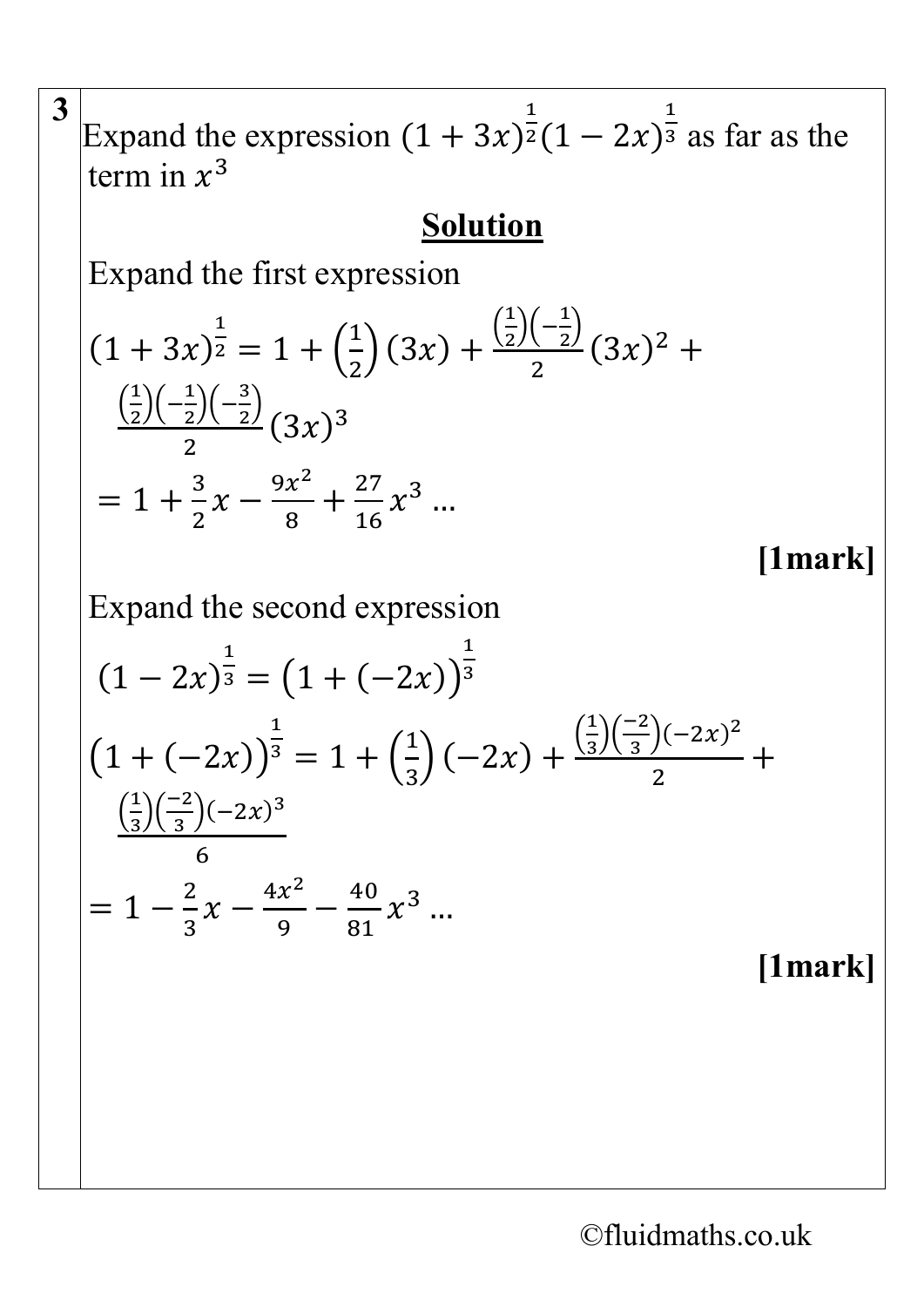The Expression modifies to:  $\left(1 + \frac{3}{2}\right)$ 2  $\chi-\frac{9}{8}$ 8  $x^2 + \frac{27}{16}$ 16  $(x^3)(1 + \frac{2}{3})$ 3  $\chi-\frac{4}{9}$ 9  $x^2 + \frac{40}{81}$ 81  $x^3\big)$ Only expand up to the  $x^3$  term  $= 1 - \frac{2}{3}$ 3  $\chi-\frac{4}{9}$ 9  $x^2 - \frac{40}{81}$ 81  $x^3 + \frac{3}{2}$ 2  $x - x^2 - \frac{2}{3}$ 3  $x^3 - \frac{9}{8}$ 8  $x^2$  + 3 4  $x^3 + \frac{27}{16}$ 16  $x^3$ **[2marks]**  Now simplify  $1 + \frac{5}{6}$  $\frac{6}{1}$  $\chi-\frac{185}{72}$ 72  $x^2 + \frac{1655}{1296}$ 1296  $x^3$  ... **[1mark]**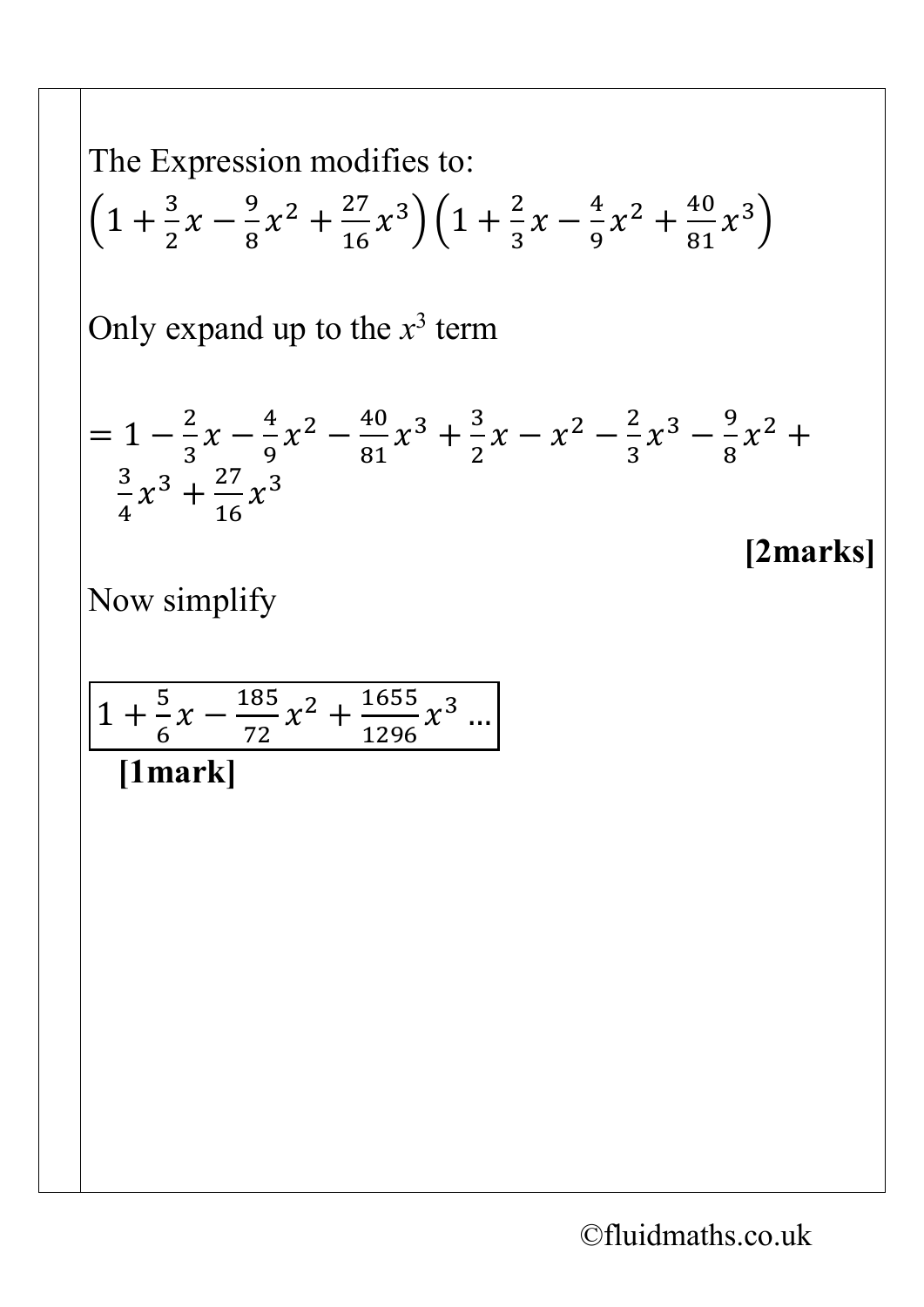4 Expand the expression 
$$
(1 - 3x)^n
$$
  
\nwhere *n* is a rational number, as far as the term  $x^3$   
\nUse your expansion to find an approximation for  $\sqrt{97}$   
\n**Solution**  
\n
$$
(1 - 3x)^n = 1 + n(-3x)
$$
\n
$$
+ \frac{n(n-1)}{2}(-3x)^2
$$
\n
$$
+ \frac{n(n-1)(n-2)}{6}(-3x)^3
$$
 [1mark]  
\n
$$
(1 - 3x)^n = 1 - 3nx + \frac{9n(n-1)}{2}x^2 - \frac{27n(n-1)(n-2)}{6}x^3
$$
  
\n[1mark]  
\nTherefore,  $\sqrt{97} = \sqrt{100 - 3} = \sqrt{100(1 - \frac{3}{100})}[1\text{mark}]$   
\n $\sqrt{97} = 10\sqrt{(1 - \frac{3}{100})}$   
\n $\sqrt{97} = 10(1 - \frac{3}{100})^{\frac{1}{2}}$  [1mark]  
\nTherefore,  $x = \frac{3}{100}$  and  $n = \frac{1}{2}$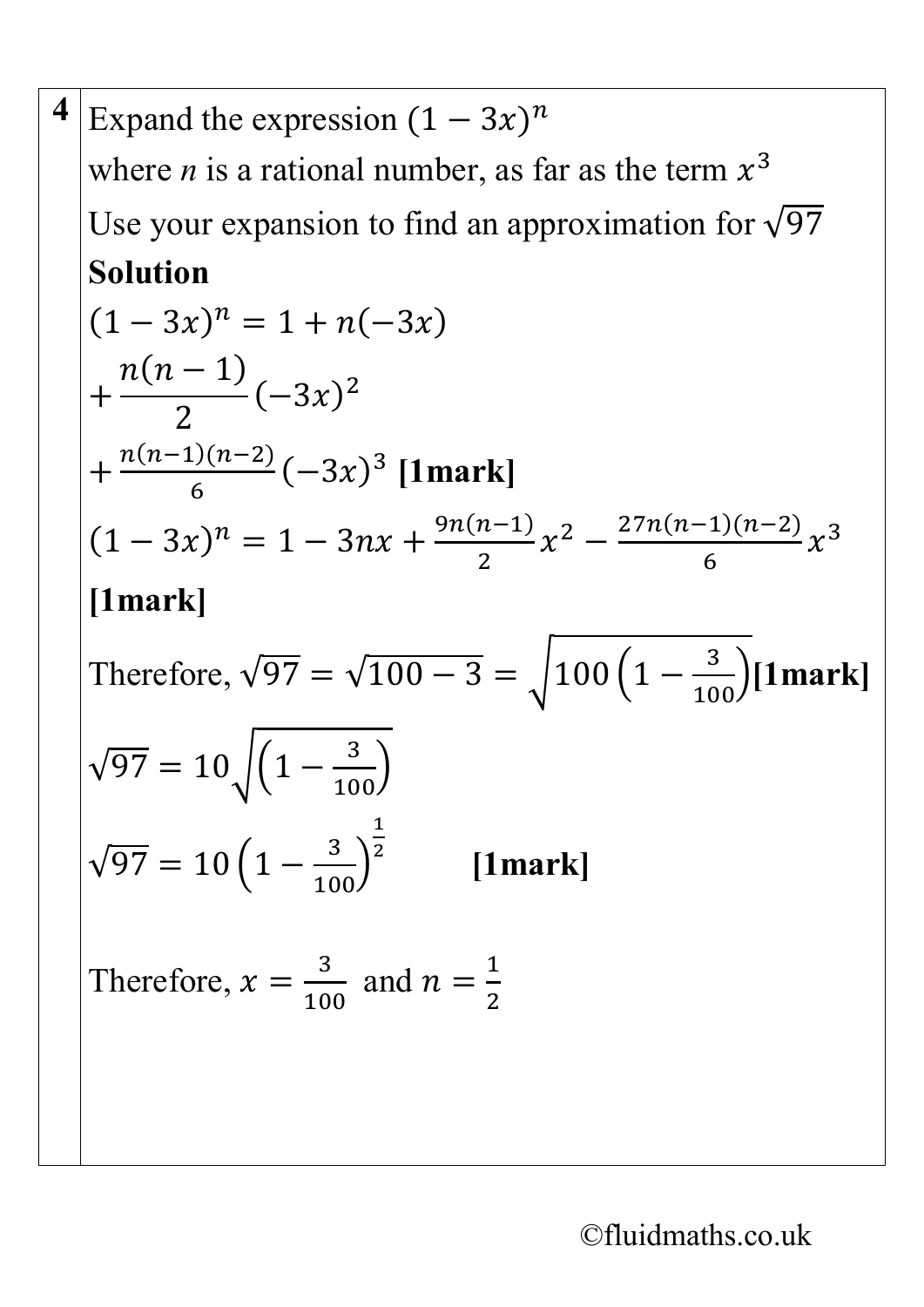Substitute 
$$
x = \frac{3}{100}
$$
 and  $n = \frac{1}{2}$   
\n
$$
\left(1 - \frac{3}{100}\right)^{\frac{1}{2}} = 1 - \left(\frac{1}{2}\right)\left(\frac{3}{100}\right)
$$
\n
$$
+ \frac{\left(\frac{1}{2}\right)\left(-\frac{1}{2}\right)}{2}\left(\frac{3}{100}\right)^2
$$
\n
$$
+ \frac{\left(\frac{1}{2}\right)\left(-\frac{1}{2}\right)\left(-\frac{3}{2}\right)}{6}\left(-\frac{3}{100}\right)^3 \qquad \text{[1mark]}
$$
\n
$$
\left(1 - \frac{3}{100}\right)^{\frac{1}{2}} = 1 - \frac{3}{200} - \frac{9}{8 \times 100^2} - \frac{27}{16 \times 100^3}
$$
\n
$$
\left(1 - \frac{3}{100}\right)^{\frac{1}{2}} = 0.9898 \qquad \text{[1mark]}
$$
\nTherefore,  $\sqrt{97} = 10(0.9898)$   
\n $\sqrt{97} = 9.898 \qquad \text{[1mark]}$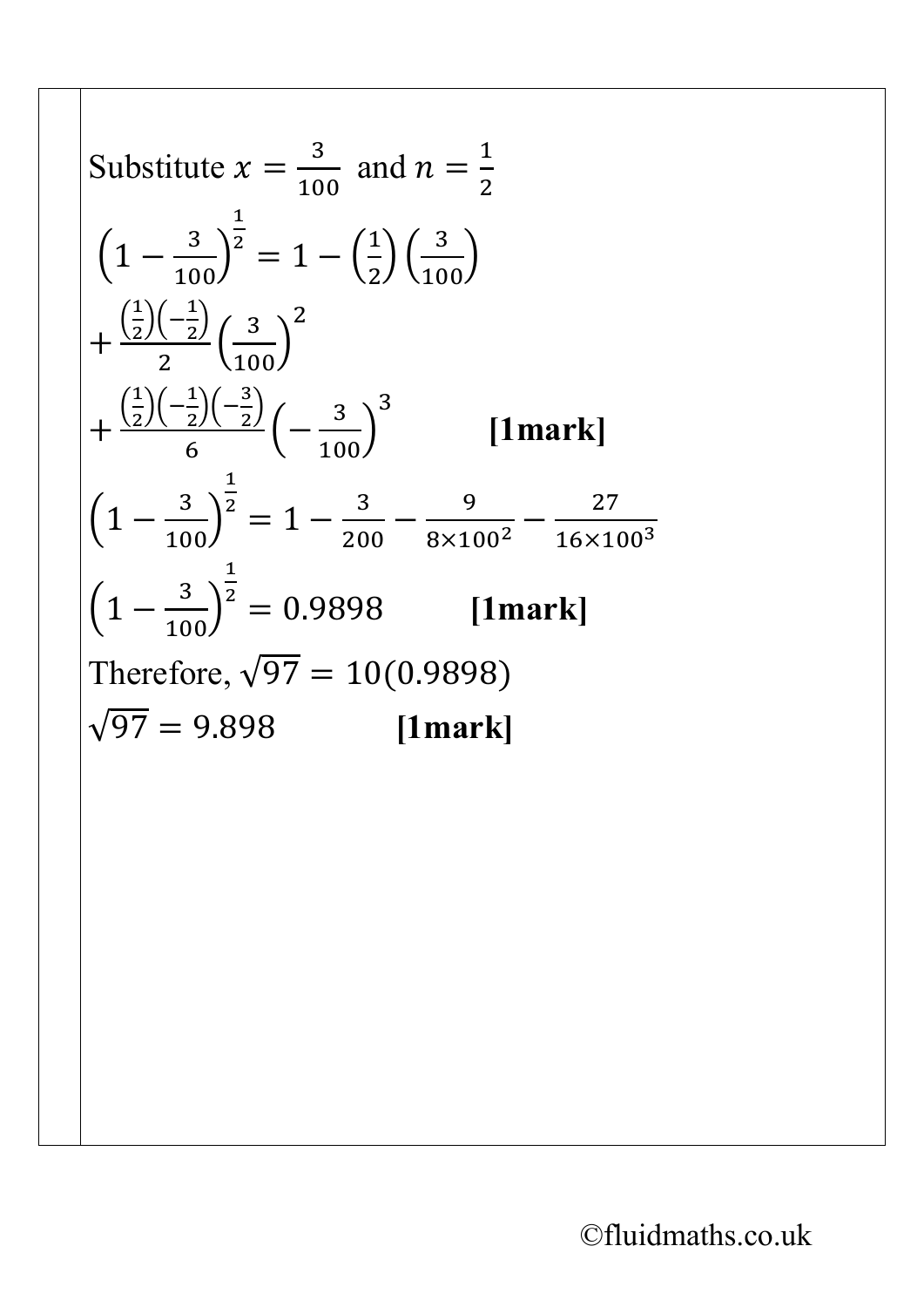| 5 Given that $-\frac{3}{4}x$ and $\frac{3}{8}x^2$ are part of the expansion of the |
|------------------------------------------------------------------------------------|
| expression $(1 + kx)^n$                                                            |
| Find the values of the rational numbers $k$ and $n$                                |
| <b>Solution</b>                                                                    |
| $(1 + kx)^n = 1 + n(kx) + \frac{n(n-1)}{2}(kx)^2$ {Simplify}                       |
| $= 1 + n(kx) + \frac{n(n-1)k^2}{2}x^2$ [1mark]                                     |
| Using the information from the question                                            |
| $kn = -\frac{3}{4}$ and $\frac{n(n-1)k^2}{2} = \frac{3}{8}$ [1mark]                |
| $4kn = -3$                                                                         |
| $k = -\frac{3}{4n}$                                                                |
| $k^2 = \left(-\frac{3}{4n}\right)^2$                                               |
| Therefore, $k^2 = \frac{9}{16n^2}$                                                 |
| Substitute $k^2 = \frac{9}{16n^2}$ into $\frac{n(n-1)k^2}{2} = \frac{3}{8}$        |
| $\frac{n(n-1)}{2} \times \frac{9}{16n^2} = \frac{3}{8}$                            |
|                                                                                    |
| $\frac{9n^2-9n}{32n^2}=\frac{3}{8}$                                                |
| $72n^2 - 72n = 96n^2$                                                              |
| $-24n^2 - 72n = 0$                                                                 |
| $n + 3 = 0$ [1mark]                                                                |
| Therefore, $n = -3$ [1mark]                                                        |
| Substitute $n = -3$ into $k = -\frac{3}{2}$                                        |
| $k=-\frac{3}{4(-3)}=\frac{1}{4}$<br>[1mark]                                        |
|                                                                                    |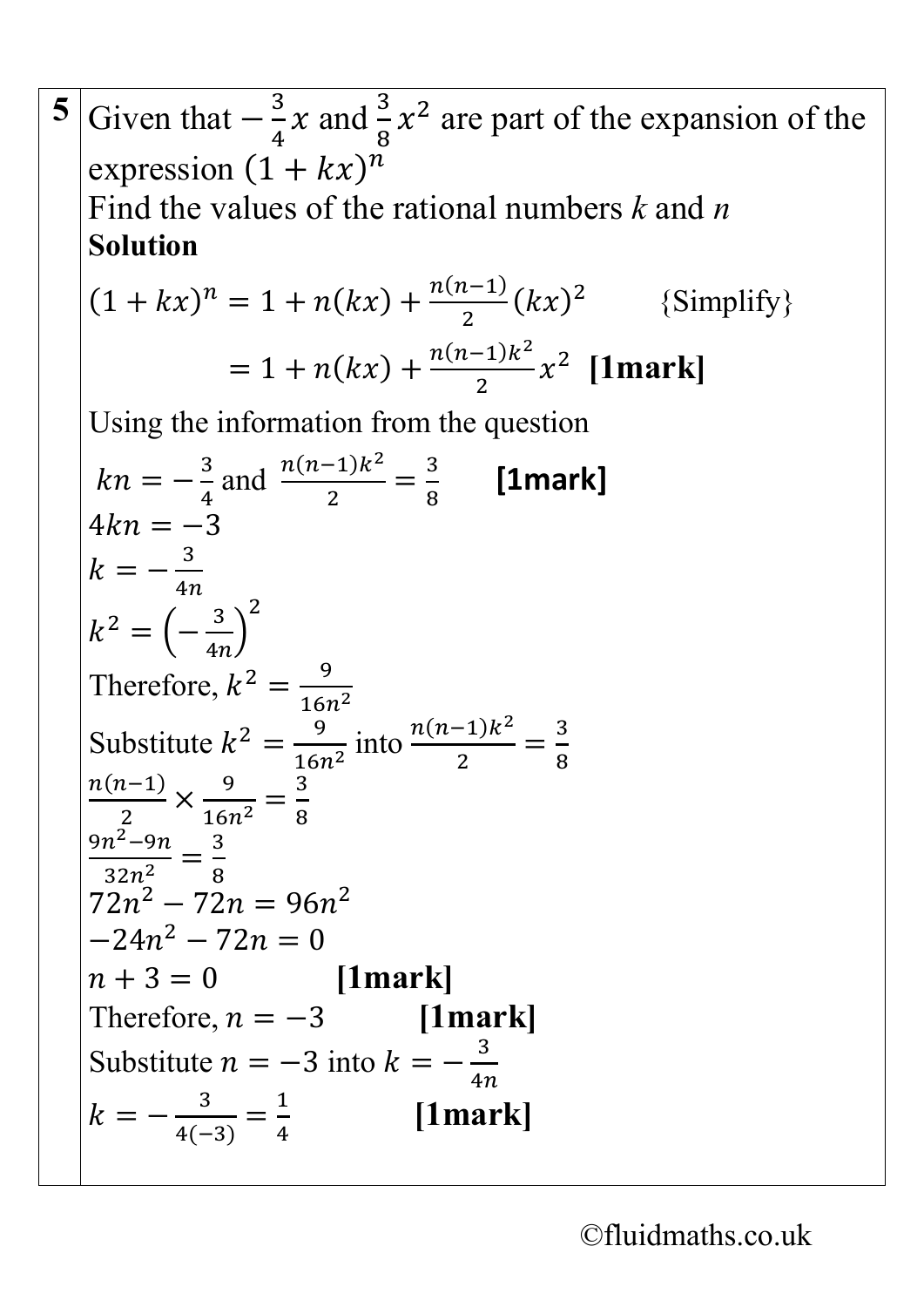6  
\na) Express 
$$
\frac{-3x}{(x+2)(1+x)^2}
$$
 in partial fractions  
\nb) Hence expand the fractions in ascending powers of  
\nx up to and including the term  $x^3$   
\nc) State the validity of your expansion  
\n**Solution**  
\na)  $\frac{-3x}{(x+2)(1+x)^2} = \frac{A}{(x+2)} + \frac{B}{(1+x)} + \frac{C}{(1+x)^2}$  [1mark]  
\n $-3x = A(1+x)^2 + B(x+2)(1+x) + C(x+2)$   
\nLet  $x = -1$   
\nThen we have  $-3(-1) = C(-1+2)$   
\nTherefore,  $C = 3$  [1mark]  
\nLet  $x = -2$   
\nThen we have  $-3(-2) = A(1-2)^2$   
\nTherefore,  $A = 6$  [1mark]  
\nLet  $x = 1$   
\nThen we have  
\n $3(1) = 6(1+2)^2 + B(1+2)(1+1) + 3(1+2)$   
\nTherefore,  $B = -6$  [1mark]  
\nHence,  $\frac{-3x}{(x+2)(1+x)^2} = \frac{6}{(x+2)} - \frac{6}{(1+x)} + \frac{3}{(1+x)^2}$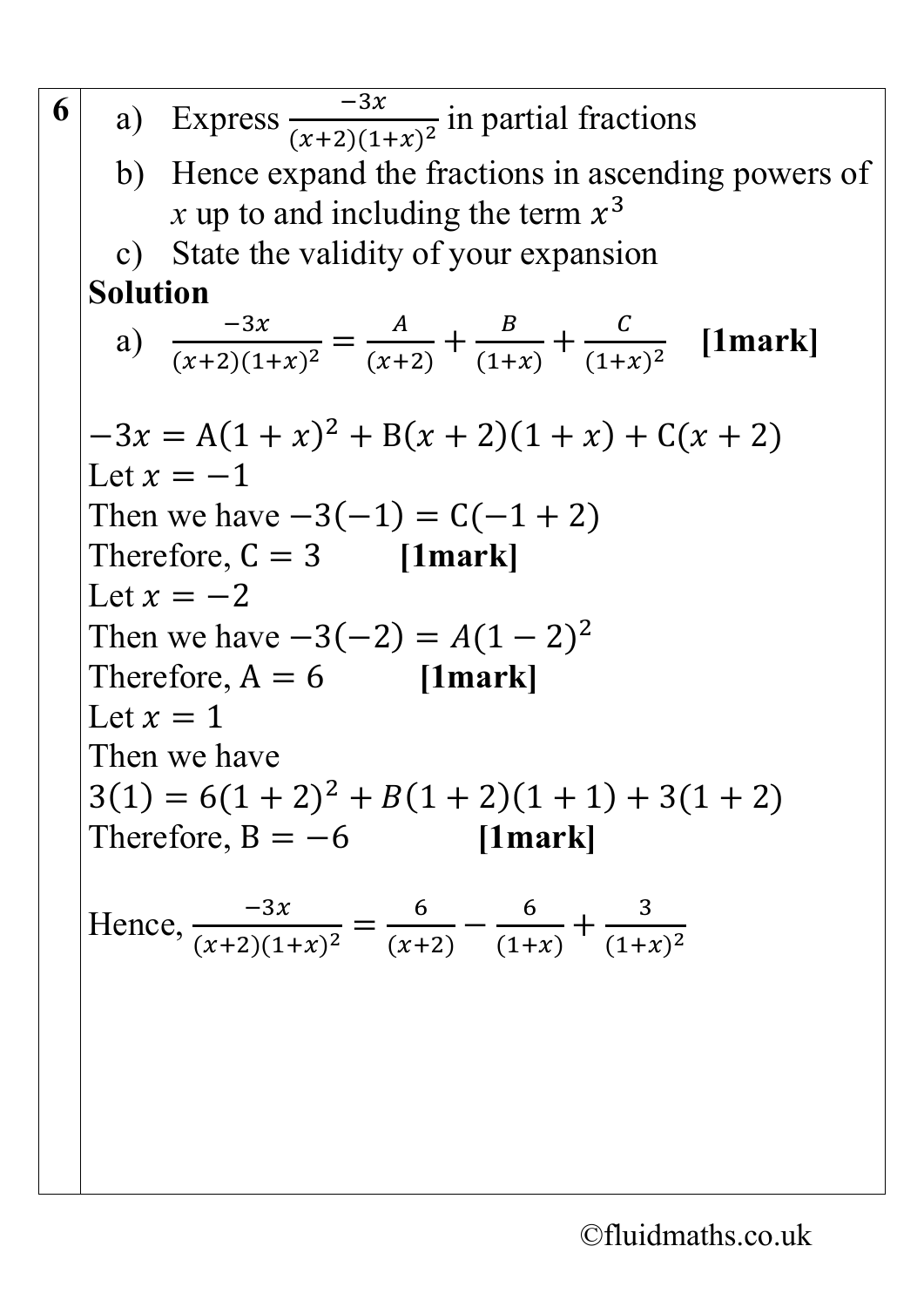b) Expand each fraction separately  
\n
$$
\frac{6}{2+x} = 6(2+x)^{-1} = 6 \times \frac{1}{2} \left(1 + \frac{x}{2}\right)^{-1}
$$
\n
$$
6(2+x)^{-1} = 3\left(1 - \frac{x}{2} + \frac{-1(-2)\left(\frac{x}{2}\right)^2}{2} + \frac{-1(-2)(-3)\left(\frac{x}{2}\right)^3}{6}\right)
$$
\n[1mark]  
\n
$$
= 3\left(1 - \frac{x}{2} + \frac{x^2}{4} - \frac{x^3}{8}\right)
$$
\nTherefore,  $6(2+x)^{-1} = 3 - \frac{3}{2}x + \frac{3}{4}x^2 - \frac{3}{8}x^3$   
\n[1mark]  
\nThe expansion is valid if  $\left|\frac{x}{2}\right| < 1$   
\nHence,  $|x| < 2$   
\n
$$
-6(1+x)^{-1} = -6\left(1 - x + \frac{-1(-2)x^2}{2} + \frac{-1(-2)(-3)x^3}{6}\right)
$$
\n
$$
= -6(1 - x + x^2 - x^3) \quad \text{[1mark]}
$$
\nTherefore,  $-6(1 + x)^{-1} = -6 + 6x - 6x^2 - 6x^3$   
\n[1mark]  
\nThe expansion is valid if  $|x| < 1$   
\n3(1 + x)<sup>-2</sup> = 3\left(1 - 2x + \frac{-2(-3)x^2}{2} + \frac{-2(-3)(-4)x^3}{6}\right)  
\n= 3(1 - 2x + 3x^2 - 4x^3) \quad \text{[1mark]}  
\n3(1 + x)<sup>-2</sup> = 3 - 6x + 9x^2 - 12x^3 \quad \text{[1mark]}  
\nAnd this expansion is valid if  $|x| < 1$